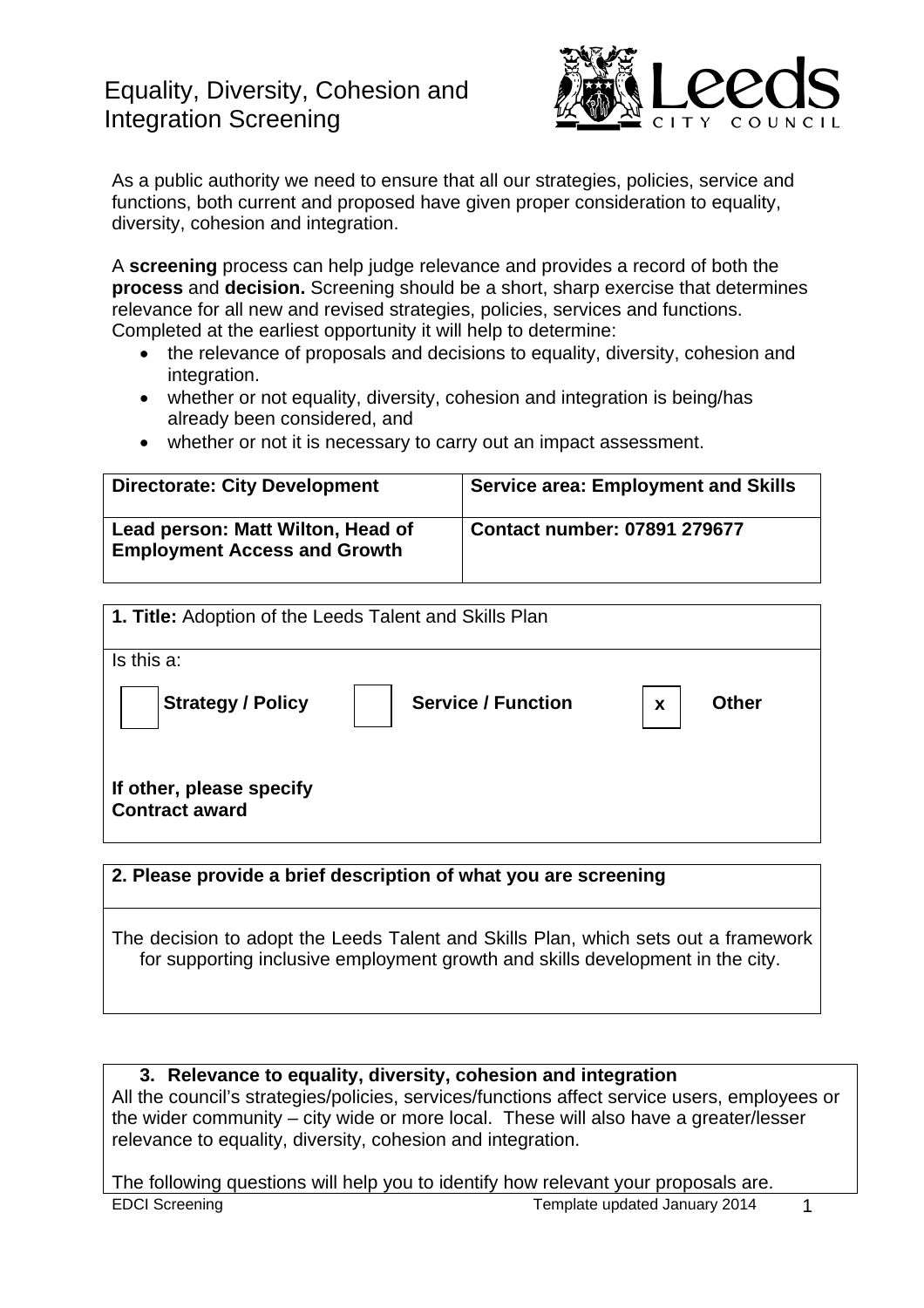When considering these questions think about age, carers, disability, gender reassignment, race, religion or belief, sex, sexual orientation. Also those areas that impact on or relate to equality: tackling poverty and improving health and well-being.

| <b>Questions</b>                                                     | <b>Yes</b> | <b>No</b> |
|----------------------------------------------------------------------|------------|-----------|
| Is there an existing or likely differential impact for the different | X          |           |
| equality characteristics?                                            |            |           |
| Have there been or likely to be any public concerns about the        |            | X         |
| policy or proposal?                                                  |            |           |
| Could the proposal affect how our services, commissioning or         |            | X         |
| procurement activities are organised, provided, located and by       |            |           |
| whom?                                                                |            |           |
| Could the proposal affect our workforce or employment                |            | X         |
| practices?                                                           |            |           |
| Does the proposal involve or will it have an impact on               | X          |           |
| Eliminating unlawful discrimination, victimisation and<br>$\bullet$  |            |           |
| harassment                                                           |            |           |
| Advancing equality of opportunity<br>$\bullet$                       |            |           |
| Fostering good relations                                             |            |           |

If you have answered **no** to the questions above please complete **sections 6 and 7**

If you have answered **yes** to any of the above and;

- Believe you have already considered the impact on equality, diversity, cohesion and integration within your proposal please go to **section 4.**
- Are not already considering the impact on equality, diversity, cohesion and integration within your proposal please go to **section 5.**

## **4. Considering the impact on equality, diversity, cohesion and integration**

If you can demonstrate you have considered how your proposals impact on equality, diversity, cohesion and integration you have carried out an impact assessment.

Please provide specific details for all three areas below (use the prompts for guidance).

 **How have you considered equality, diversity, cohesion and integration?**  (**think about** the scope of the proposal, who is likely to be affected, equality related information, gaps in information and plans to address, consultation and engagement activities (taken place or planned) with those likely to be affected)

The Plan has been subject to a consideration of equality, diversity, cohesion and integration in the following ways:

- The evidence base used to develop proposals and where data indicates that there is a need to address different equality characteristics
- The Plan's calls to action and how these can help to address and improve the position for different equality characteristics and foster good relationships
- The Plan's proposed interventions both specifically in terms of where there is a need to address different equality characteristics and how these can in general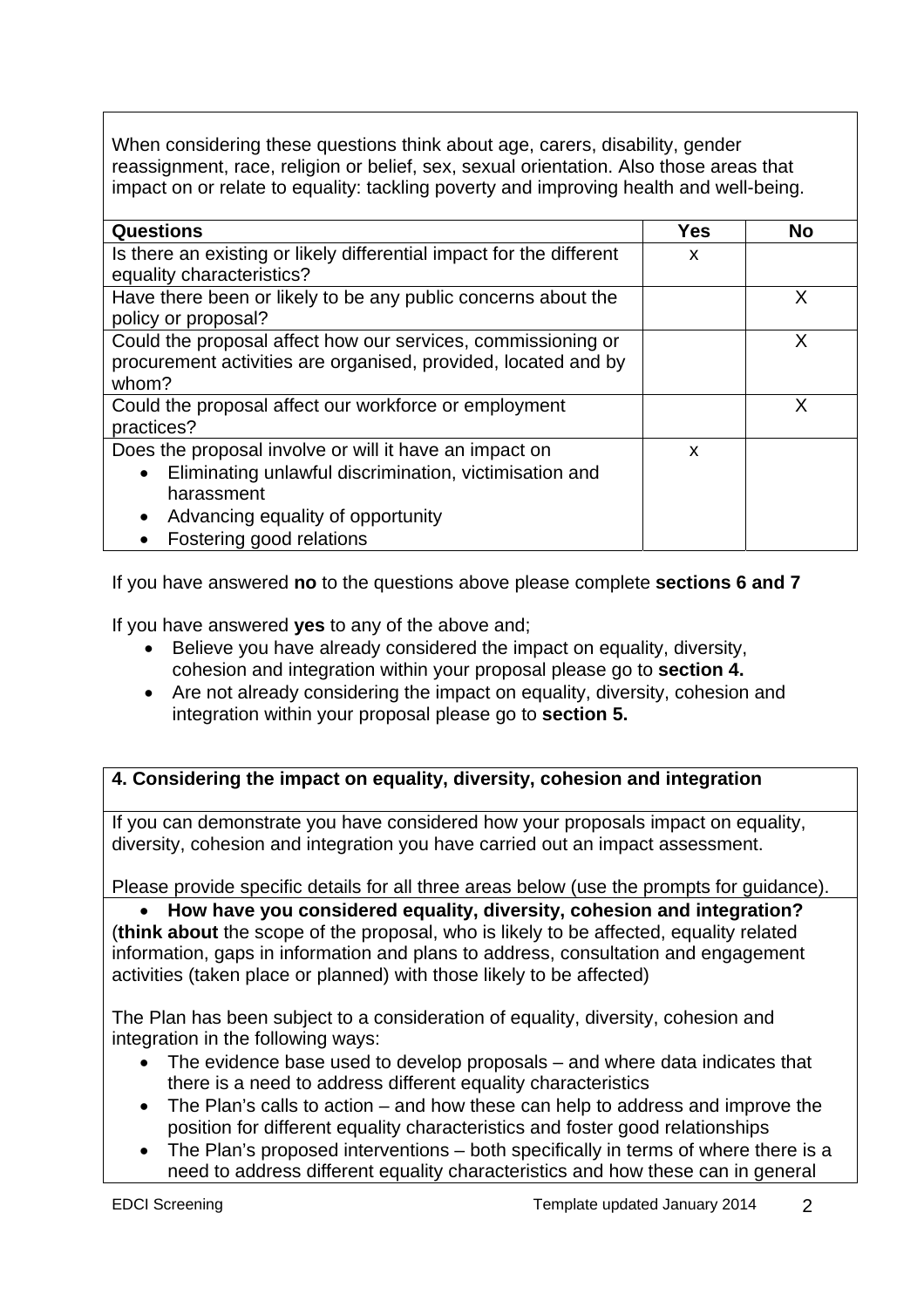improve the position and foster good relationships

The Plan has been subject to an extensive consultation and circulated to various equality groups for comment

### **Key findings**

**(think about** any potential positive and negative impact on different equality characteristics, potential to promote strong and positive relationships between groups, potential to bring groups/communities into increased contact with each other, perception that the proposal could benefit one group at the expense of another)

The Plan and the calls/interventions within it have the potential to have a positive impact on all the equality characteristics, and the potential to promote strong and positive relationships between groups, and between groups and the Council. In particular, the call to action relating to the Council and city's ambition to have a workforce/labour market that is more representative of the diversity of our communities.

### **Actions**

**(think about** how you will promote positive impact and remove/ reduce negative impact)

As actions are brought forward (where these are within the Council's remit to deliver), further analysis of potential opportunities to have an impact on EDCI will be undertaken.

Following adoption the Council will engage with partners in the city with a focus on EDCI matters to review the impact of the Plan and specific interventions on groups.

**5.** If you are **not** already considering the impact on equality, diversity, cohesion and integration you **will need to carry out an impact assessment**.

| Date to scope and plan your impact assessment:                         |  |
|------------------------------------------------------------------------|--|
| Date to complete your impact assessment                                |  |
| Lead person for your impact assessment<br>(Include name and job title) |  |

| 6. Governance, ownership and approval                                        |                                         |                  |  |  |
|------------------------------------------------------------------------------|-----------------------------------------|------------------|--|--|
| Please state here who has approved the actions and outcomes of the screening |                                         |                  |  |  |
| <b>Name</b>                                                                  | Job title                               | <b>Date</b>      |  |  |
| Sue Wynne                                                                    | Chief Officer, Employment<br>and Skills | 13 February 2018 |  |  |
| Date screening completed                                                     |                                         | 12 February 2018 |  |  |